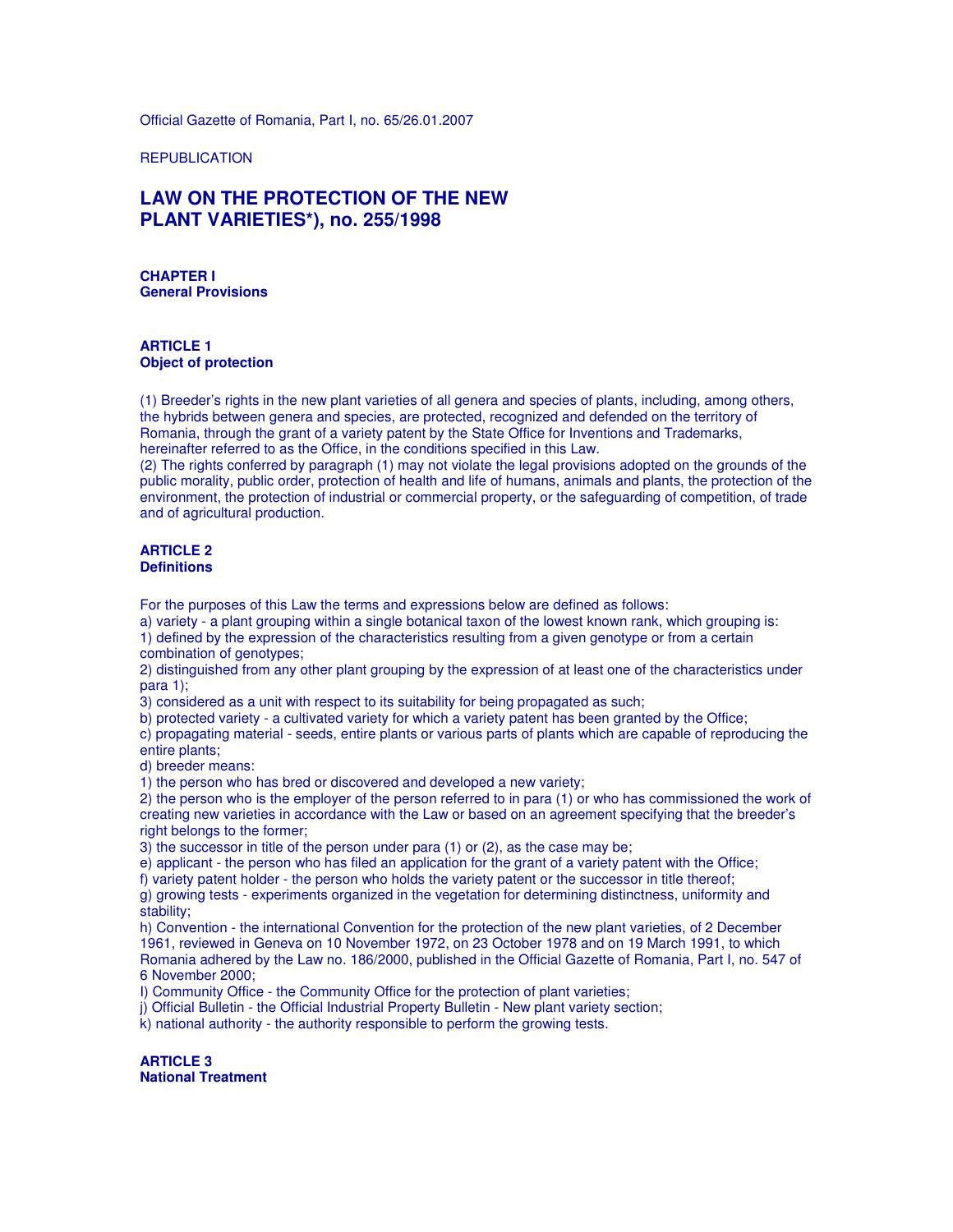Any foreign natural persons or legal entities having his place of residence or registered office outside the territory of Romania shall also benefit by the provisions of this Law in terms of the international convention under Art. 2 letter h) and of other conventions to which Romania is a party.

### **ARTICLE 4 Representation**

1. The natural persons or legal entities applying for the protection of a new plant variety may be represented in the proceedings before the Office by an authorized representative, in the conditions and within the time limits stipulated by the Implementing Regulations of this law.

2. The representation is compulsory for the natural persons and legal entities not having the place of residence or the registered office within the territory of Romania. CHAPTER II

Patentability of New Plant Varieties

## **ARTICLE 5 Conditions of Granting Protection**

(1) The Office shall grant protection for a new plant variety and issue a variety patent if the variety is:

a) new;

b) distinct;

c) uniform;

d) stable.

(2) The variety shall be designated by a denomination in conforming to the provisions of Article 15.

#### **ARTICLE 6 Novelty**

(1) The variety is new if, on the date of filing the application for the grant of the variety patent, or on the priority date, propagating material or harvested material of the variety has not been sold or otherwise disposed of to the third parties, either by or with the consent of the breeder, for the purpose of commercial exploitation of the new variety:

(a) on the territory of Romania, earlier than one year before the filing date of the application for a variety patent;

(b) on the territory of other States, earlier than four years before the filing date of the application for a variety patent, and earlier than six years for trees or vines.

(2) Novelty shall likewise not be lost where the variety:

(a) forms the object of an agreement on the transfer of rights, unless the commercial exploitation of the new variety took place prior to the filing of the application;

(b) forms the object of an agreement between the breeder and another person, by virtue of which the breeder authorizes the multiplication of the propagating material under his control;

(c) forms the object of an agreement between the breeder and a third party concerning the conduct of a study or of a field test or laboratory trials, or of small-scale processing trials for the evaluation of the new variety;

(d) has been disposed of to a third party as propagating or harvested material of the variety as a consequence of using it for the purposes specified in Article 34 and that is not used for subsequent propagation, these acts not being deemed commercial exploitation of the new variety within the meaning of Article 34;

(e) has been disposed of as a result of the breeder having displayed the new variety at an officially recognized exhibition;

(f) has been disposed of to an official body, for statutory purposes or under a contract, with a view to producing, reproducing, multiplying, processing or storing, provided that the person applying for the protection retains the exclusive right of exploitation of the variety, with the proviso that no other previous disposal of for commercial purposes has taken place; if the variety has been thus disposed of for the production of a hybrid which has been marketed, the provisions of paragraph (1) shall be applied; (g) has been disposed of by a company or firm to another company or firm to which it is subordinated, or if both companies or firms are wholly owned by a third such company or firm, provided that no other such disposal of had taken place.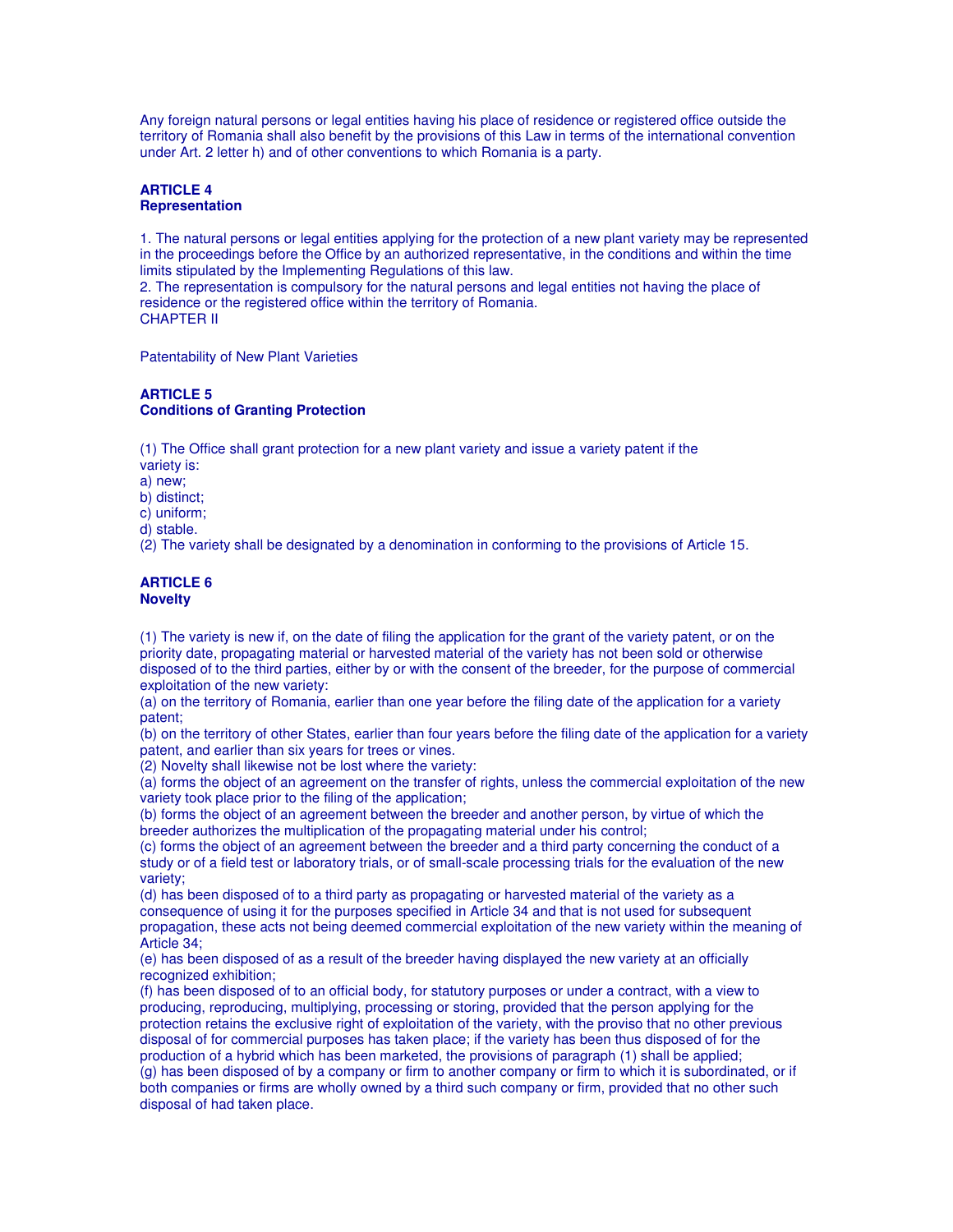#### **ARTICLE 7 Distinctness**

(1) The variety is distinct if it is clearly distinguishable by the expression of one or more relevant characteristics that result from a particular genotype or combination of genotypes, from any other variety whose existence is a matter of common knowledge on the filing date of

the plant variety application with the Office, or, where applicable, on the date of the claimed priority. (2) The distinctness of a variety is defined by characteristics that are capable of precise recognition, description and identification.

(3) The varieties deemed to be a matter of common knowledge are the ones:

(a) protected in Romania and entered in the National Register of variety patents, or in other contracting States to the Convention;

(b) entered in the Official Catalogue of Varieties Marketed in Romania or in similar registers and catalogues from other contracting States to the Convention;

©) for which there exists an application filed for the variety protection or for entering the same in a register for varieties in Romania, provided that the application leads to the grant of the protection or to the registration of the variety;

(d) for which there exists an application filed abroad for the grant of the protection or for the registration of the variety, provided that the application leads to the grant of the protection or to registration; (e) offered for sale or sold on the territory of Romania or of other States.

#### **ARTICLE 8 Uniformity**

A variety is uniform if, subject to the variation that might be expected of it, during its propagation cycle, its plants are sufficiently uniform in the expression of the relevant characteristics, including the ones used in the examination for variety distinctness, as well as any other characteristics used for variety description.

#### **ARTICLE 9 Stability**

The variety is stable if the characteristics relevant for establishing distinctness or any other characteristics for the variety description remain unchanged after repeated propagation, or in special cases, at the end of each propagation cycle.

#### **CHAPTER III RIGHT TO PROTECTION**

#### **ARTICLE 10 Right to a Variety Patent**

(1)The right to a variety patent shall belong to the breeder and may be transferred by assignment. (2) If more breeders have bred or discovered and developed a new variety jointly, the right to the variety patent shall belong to them jointly.

(3) The provisions of para (2) shall also apply when two or more persons discovered the variety and other person or other persons developed it.

(4) The right to the variety patent shall also belong jointly to the breeder and to any other person if the breeder and the other person have declared in writing that they agree to such joint entitlement.

(5) The breeder, who created a new variety during an employment relationship is entitled, unless otherwise provided for in his individual employment contract, to the variety patent and to an equitable remuneration. (6) Where entitlement to a variety patent is vested jointly in two or more persons pursuant to para.(2) - (4), one or more of them may empower the others, by written declaration to such effect, to claim the right to variety patent.

## **CHAPTER IV**

Procedure for the Examination of Applications for Variety Patents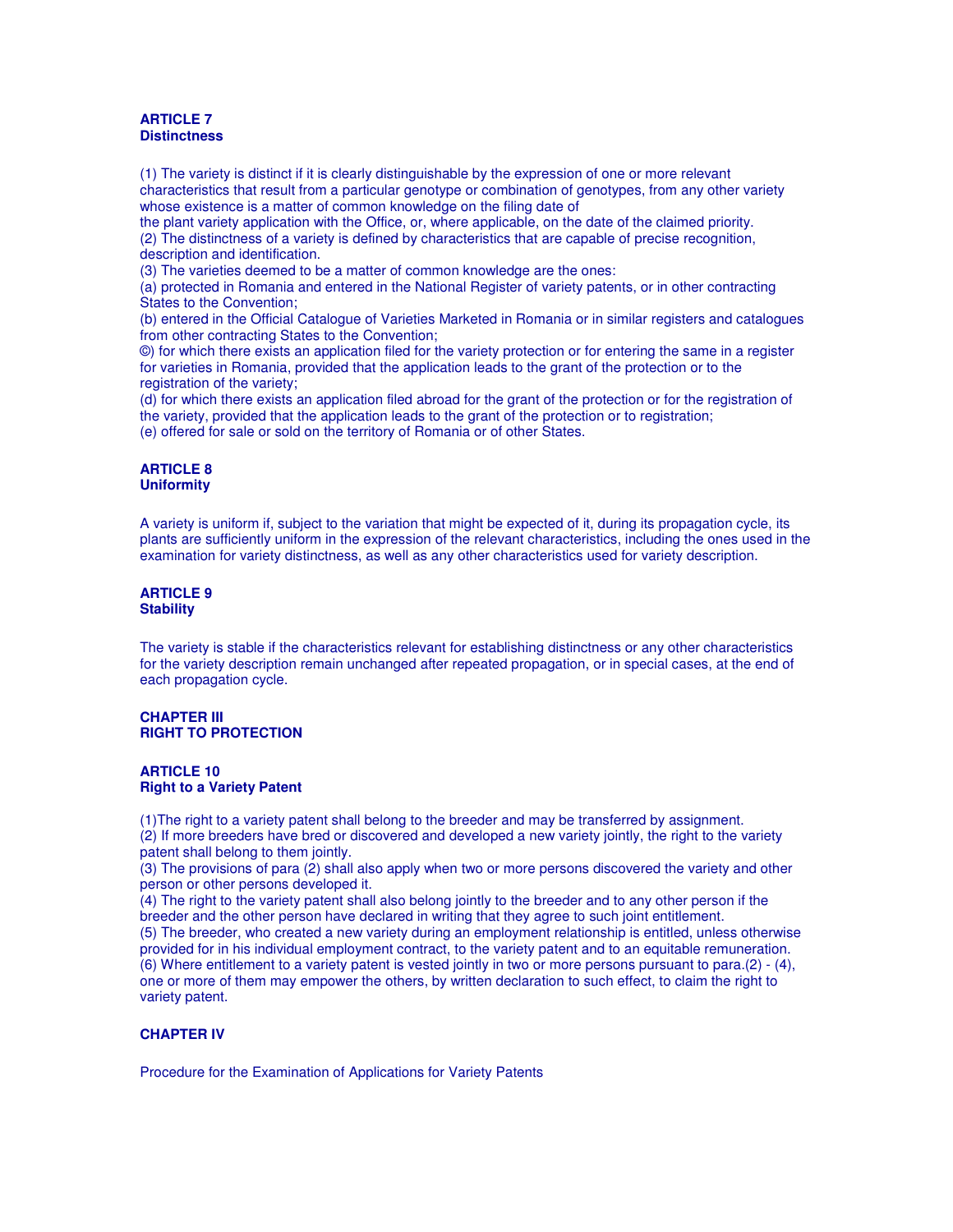#### **ARTICLE 11 Filing of the Application for Variety Patent**

The application for the grant of a variety patent may be filed by any natural person or legal entity, or by the professional representative thereof:

(a) at the Office directly;

(b) by mail;

(c) by electronic mail.

## **ARTICLE 12 Content of the Application for the Variety Patent**

(1) The application for the grant of a variety patent shall be filed in Romanian on a standardized printed form, and it shall contain:

(a) the applicant's identification data, containing surname, first name, domicile or place of residence for the natural person, or the company denomination, registered office, legal constitution forms for a legal entity; (b) species denomination in Latin and common denomination in Romanian;

( c) provisional denomination proposal of the new variety;

(d) the technical questionnaire describing the main characteristics of the variety in the standardized form;

(e) information relating to previous application or applications for a possible priority claiming;

(f) information about the previous exploitation of the variety.

(2) The application for the grant of a variety patent shall be accompanied by the following documents:

(a) proof of payment of the fee for the filing of the application;

(b) priority documents;

©) a power of attorney where the applicant is represented by a representative authorized by the Office, pursuant to Art. 47 (2) letter f).

(3) The variety application shall relate to one variety only.

#### **ARTICLE 13 Filing Date of the Variety Patent Application**

(1) The filing date of the variety patent application shall be the date of filing the application with the Office, provided that this application contains at least the requirements specified in Article 12 (1) have been met, and that the application filing fee has been paid.

(2) The variety patent application filing date shall also be the date established in para (1) where the applicants, foreign natural persons or legal entities submitted the documentation in a foreign language, provided that the Romanian translation of the application is filed with the Office within three months of the date of submitting the variety patent application.

## **ARTICLE 14 Right of Priority**

(1) The application for a variety patent confers a right of priority, starting on the filing date, as compared to any variety patent application submitted subsequently for the same variety or for a variety that is not clearly distinguishable from it as provided in Article 7.

(2) Any person who has previously filed a first application in a contracting State

to the Convention or with the Community Office, shall enjoy a right of priority of 12 months of the filing date of the first application if, within that period, he applies to the Office for the grant of a variety patent, provided that the first application has been attributed a filing date.

(3) In order to prove the priority from another State, the applicant shall submit to the Office, within three months from the filing of the application, a certified copy of the documents of the first application, as well as the propagating material or other evidence proving that the varieties referred to in both applications are identical.

(4) Priority claimed under paragraph (3), above shall be recognized in so far as the priority fee prescribed by law has been paid.

(5) Failure to observe the time limit provided for in paragraph (2) above or failure to pay the priority fee shall result in non-recognition of the claimed priority.

(6) Acts performed within the period provided for in paragraph (2), such as the filing of another application, publication or use of the variety to which the first application relates, do not constitute grounds for refusal of the subsequent application and do not give rise to any third party rights.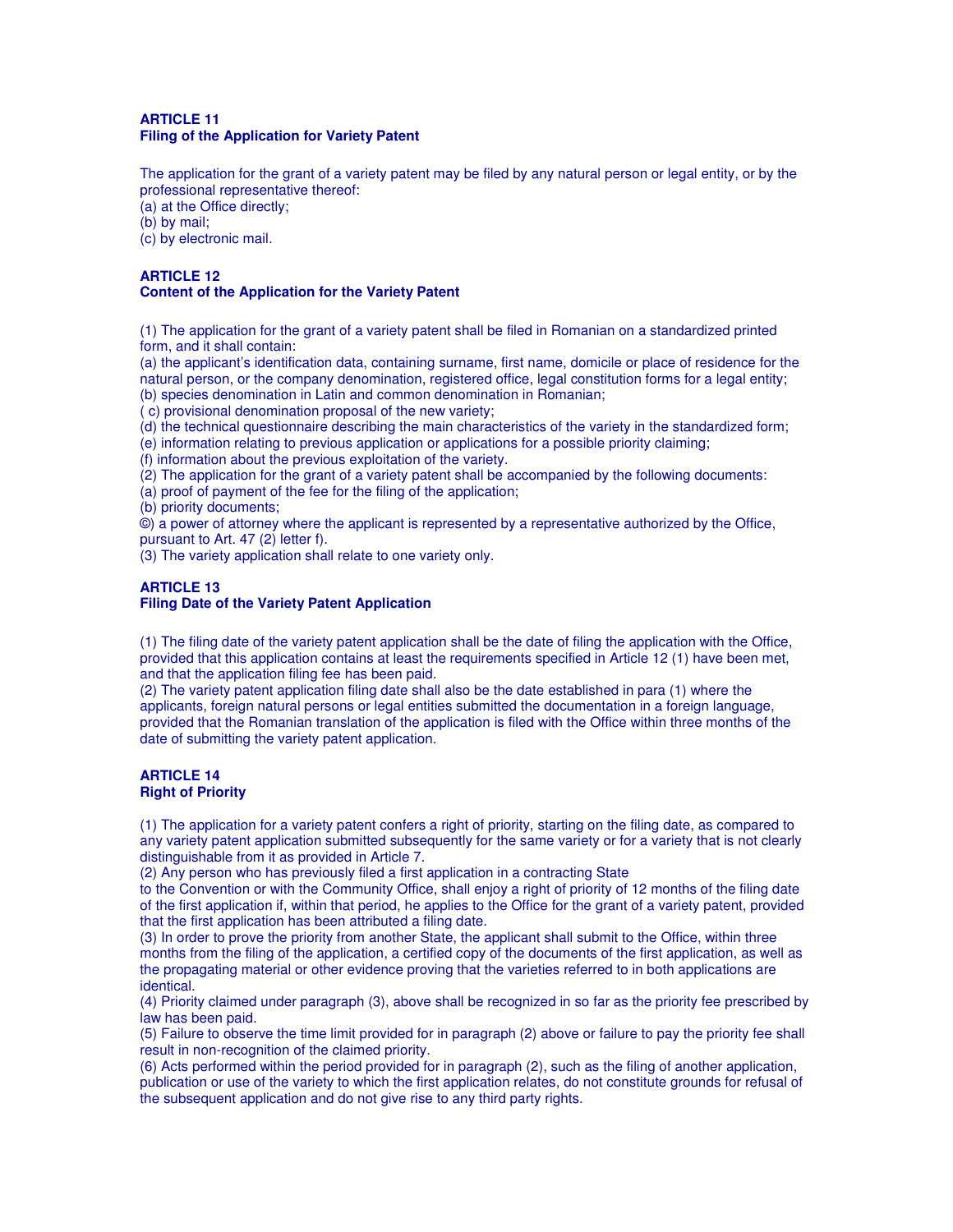(7) The applicant is entitled to a two-year grace period after the expiry of the priority period or if the first application was refused or withdrawn in order to transmit the documents, information or propagating material required for the examination of the subsequent application.

## **ARTICLE 15 Variety Denomination**

(1) The variety shall be designated by a generic denomination to permit its identification.

(2) The same denomination for the same variety will be employed on the territory of Romania and in any State that is a contracting party to the Convention or based on bilateral agreements.

(3) The provisions of paragraph (2) shall not apply if the denomination conflicts with paragraph (7).

(4) The variety denomination shall differ from any other denomination that designates another existing variety belonging to the same or a closely related species, except where the other variety does no longer exist and the denomination thereof does not have a special significance.

(5) The variety denomination shall not consist only of figures, except where this is an established practice for the designation of certain plant varieties.

(6) The variety denomination shall not mislead or cause confusion concerning the characteristics, value or identity of the variety or of the breeder.

(7) If an application for the grant of variety patent is filed in Romania and simultaneously in other countries, the variety shall be registered under the same denomination in all the other countries except where the Office considers the denomination unsuitable.

(8) If, by virtue of a prior right, a denomination has already been used for another variety or may cause confusion in the use of the denomination of another variety, the Office shall request the applicant to submit another denomination for his variety.

(9) In order to establish a correct denomination, the applicant may ask the Office, prior to filing the application, subject to payment of the legal fee, to conduct a search concerning the proposed variety denomination.

(10) Any person who offers for sale or markets propagating material of a protected variety is obliged to use the denomination of that variety even after the expiry of the term of variety protection.

(11) A proposed designation may not be used as a denomination of the protected variety if it is identical or similar to a mark , appellation of origin or geographical indication for protected products identical or similar to the ones the variety refers to, or if infringes other protected industrial property rights.

(12) The variety denomination shall be entered in the National Register of Variety Patents at the same time as the variety patent is issued.

(13) Where at least one of the conditions specified in paragraphs (1) to (11) is not fulfilled, the Office shall cancel the registered denomination and shall grant a 30-day time period to the applicant with a view to proposing another denomination.

(14) The variety holder may not use a designation that is identical with the denomination of the protected variety, in order not to hamper the free use of the variety denomination, even after the termination or the variety patent validity.

(15) A third party may use a right granted in respect of a designation that is identical with the denomination of the protected variety only if this right was previously acquired.

## **ARTICLE 16**

## **Examination in respect of the Form of the Variety Application**

(1) Within two months from the filing date of an application for the protection of a new variety, the Office shall examine the documentation filed by the applicant in respect of satisfying the formal requirements for the application, set forth in Art. 10 (1) to (4) and Art. 12.

(2) If the variety patent application meets the requirements referred to in paragraph (1), the Office shall enter the application into the National Register of the Variety Patent Applications. The entering in the National Register of Variety Patent Applications shall be notified to the applicant.

(3) The new variety patent applications for the protection of the new varieties filed with the Office shall be published, within three months from the date of filing, in the Official Industrial Property Bulletin.

(4) Where the application for the grant of a variety patent does not meet one of the provisions of Article 10, and 12, the Office shall decide, within an Examination Board, to reject the application.

## **ARTICLE 17**

**Substantive Examination of the Application**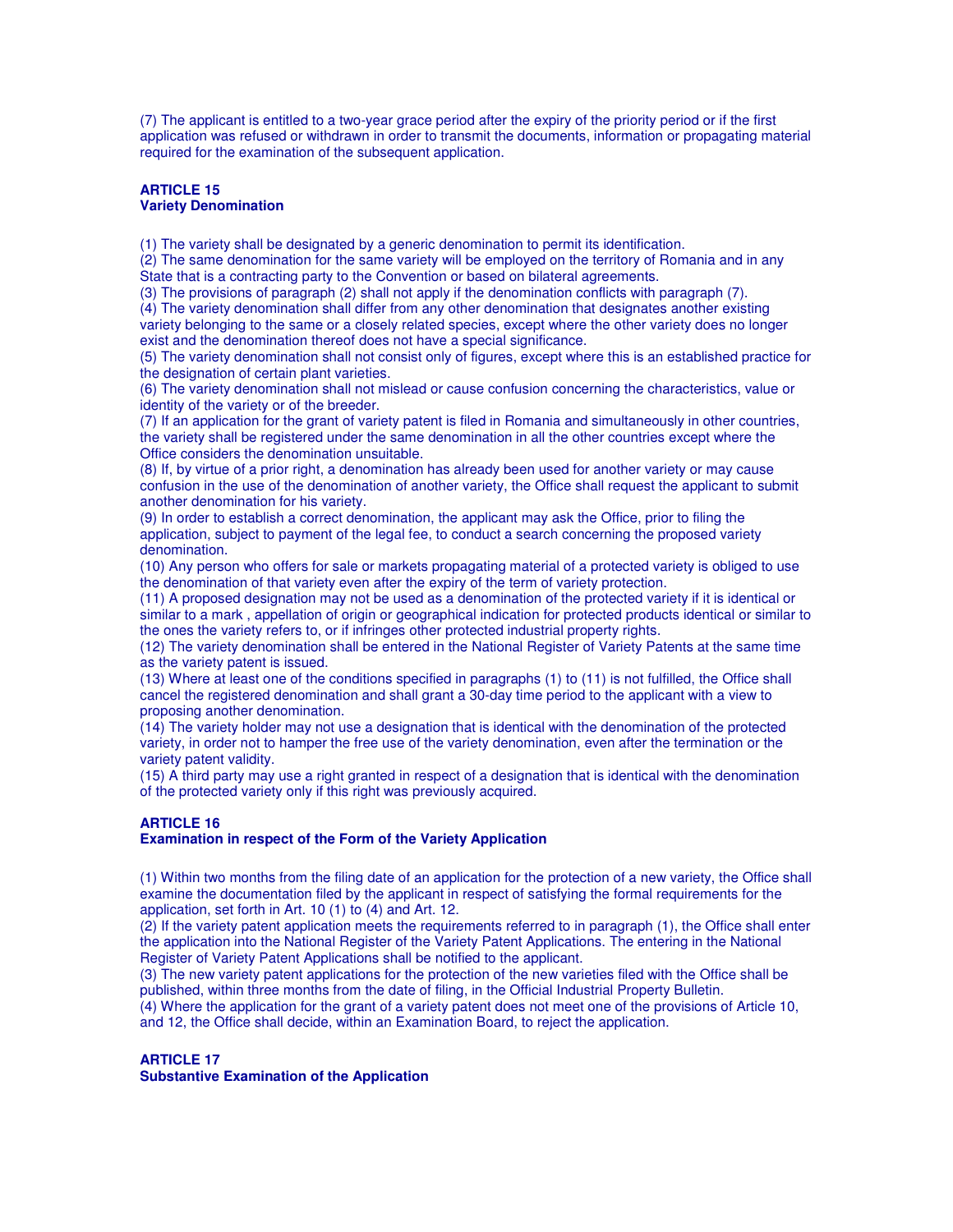(1) The Office shall, within nine months from the date of filing the application, carry out a substantive examination of the variety patent application documentation with respect to its novelty and variety denomination, as provided for in Article 6, 14 and 15.

(2) The Office shall notify the applicant or his successor in title of the result of the substantive examination of the application; where the result is negative, a period not exceeding three months shall be accorded for reply.

(3) The applicant may, for legitimate reasons, ask the Office for a two -month extension of the period for reply.

(4) If after the substantive examination the Office decides, within the Examination Board, that the application meets the requirements laid down in Articles 6 - 10, 12 and 15, the variety shall undergo a technical examination by a competent national authority or by another internationally recognized authority to which the Office shall send the documentation within one month from the decision.

(5) Where the application has not met the requirements of Article 6 - 10, 12 and 15 and the applicant neither responds to the notification within the prescribed period, nor applies for an extension, the Office shall reject the application.

## **ARTICLE 18**

#### **Technical Examination of the New Variety**

(1)The variety shall undergo a technical examination carried out by the national authority competent in the field in order:

(a) to verify that the variety belongs to the botanical taxon stated by the applicant;

(b) to establish that the variety is distinct, uniform and stable within the meaning of Article 7 - 9.

(c) to establish the official description of the variety.

(2) The technical examination shall be performed by a competent national authority. (3) Where growing tests for a new variety have not been performed by the competent national authority or by an internationally recognized authority, the Office may take into account the technical report drawn up by another competent authority, with the applicants consent, and provided that the prescribed fee is paid and in complying with the procedure laid down in the Convention.

(4) The competent national authority or a company designated on behalf thereof shall perform the necessary tests to determine whether the provisions of Articles 7 - 9 have been satisfied. The applicant shall make the propagating material belonging to the variety available free of charge, in the amount and on the date requested by the authority conducting the growing tests and shall notify this to the Office.

(5) The competent authority shall send the Office and the applicant a preliminary report within one year from the initiation of variety testing and shall draw up, the technical report comprising the test findings, and the table of characteristics of the new variety within a two-year period.

(6) The variety testing shall not affect the novelty condition and cannot be used against the grant of the breeder's rights.

(7) Where the growing tests have been conducted by the breeder, they may be subjected to an analysis by the national authority that may confirm their validity.

(8) The competent authority shall confirm the validity of the growing tests through a notification to the Office, accompanied by the table of variety characteristics within six months at the most from transmitting the documentation.

(9) Where the tested variety also satisfies the conditions relating to the agronomic value and of use, with a view to marketing the variety, the applicant may ask the entering of the variety into the Official Catalogue of Cultivated Varieties and Hybrids in Romania, pursuant to the provisions of the Law no. 266/2002 on the production, processing, control and quality certification, marketing of seeds and planting material as well as the registration of the plant varieties.

(10) The Office shall reject the application for a variety patent if the validity of the tests is disputed by the national authority.

(11) The invalidation of the tests performed by the breeder shall be made on justified grounds by the national authority.

(12) The decisions of the Office may be appealed against by the applicant before the Board of Appeal of the Office, within three months from the communication.

#### **ARTICLE 19 Testing of the Variety**

(1) For the testing of the new variety the national authority may conduct its own growing tests or accept the findings of the tests performed by the applicant to make the observations.

(2) The growing tests shall be conducted according to the methodology approved by the Ministry of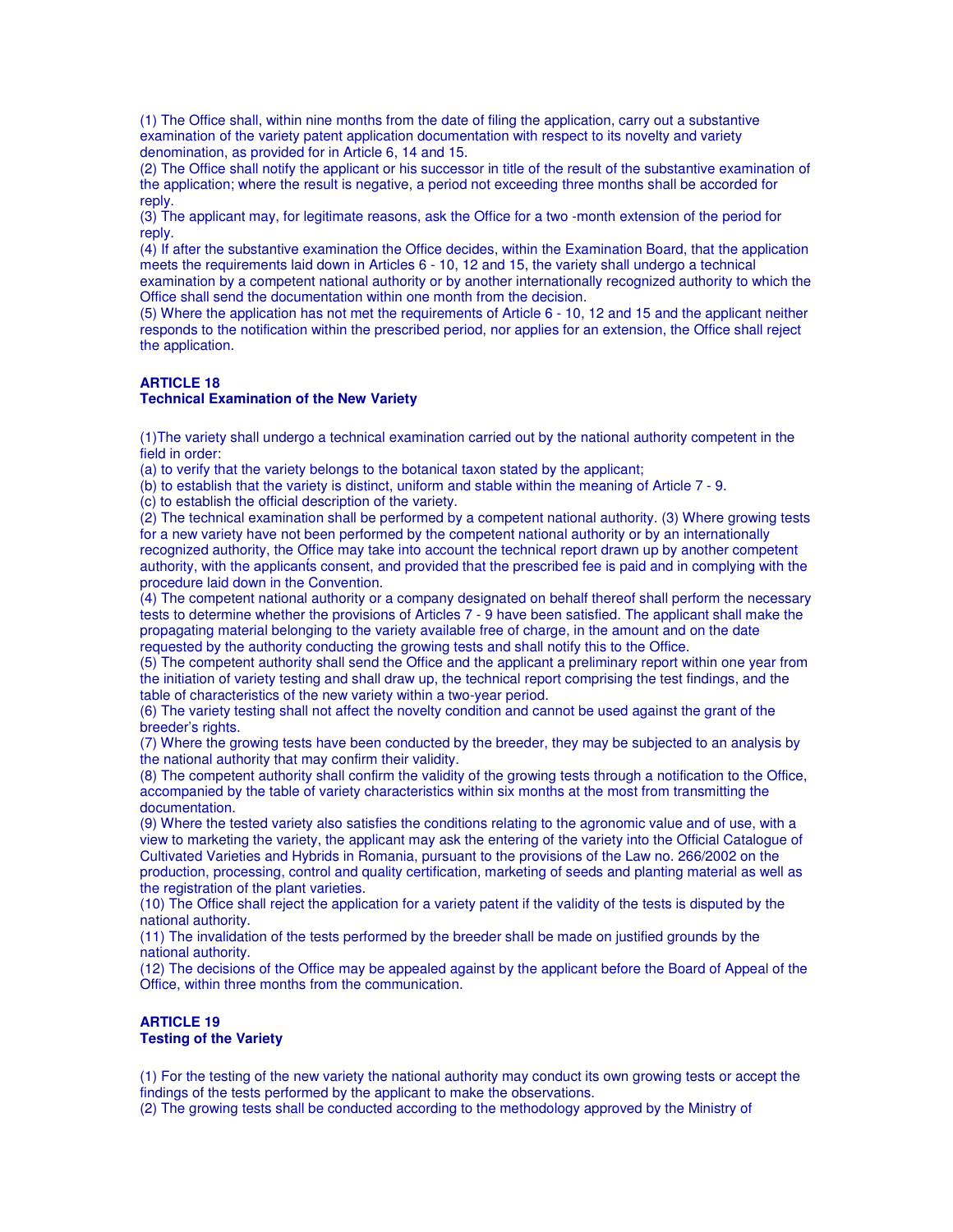Agriculture, Forests and Rural Development and by Office on the basis of the European and international quidelines for the testing of the new plant varieties.

(3) After having received the documentation and conducted the examination as to the form, the Office shall transmit the documentation to the national authority that shall establish the site for the trials and the amount of material necessary for organizing them and notify the applicant accordingly, inviting him to submit the propagating material requested.

(4) The Office and the national authority may request the applicant to submit all information, documents and materials necessary for the satisfactory conduct of the technical examination.

(5) If, within the period allowed, the information, documents or materials requested are not submitted by the applicant, the Office shall reject the variety patent application.

(6) The applicant has the right, anytime during the testing of the new variety, to ask to inspect the crops.

#### **ARTICLE 20 Examination of the Facts by the Office of Its Own Initiative**

In the proceedings, the Office shall make investigations in respect of the fulfilment of the provisions provided for in Art. 18 and 19.

#### **ARTICLE 21 Decisions of the Office**

(1) The Office shall decide, on the basis of the technical report of the national authority or of an internationally recognized authority, whether the new variety meets the requirements laid down in Article 6 -8 and 15 and shall grant the variety patent, or reject the variety patent application, as appropriate. (2) A decision to reject shall be taken by the Office only after the applicant has been notified of the grounds for rejection and allowed a period of at least three months within which to submit comments. (3) Decisions shall be published in the first Official Industrial Property Bulletin issued after making the

decision.

(4) During the validity term of the variety patent the official description of the protected variety may be amended by the Office or the applicant, subject to mutual consultation, in response to developments in agrobiological knowledge and variety description methods without the scope of protection and the characteristics of the new variety being thereby affected. Amendments made to the official description shall be published in the Official Industrial Property Bulletin.

(5) Decisions of the Office may be challenged by applicants' appeals on just grounds, they being lodged with the Board of Appeal of the Office in accordance with Article 42 (1).

#### **ARTICLE 22 Oral Proceedings**

(1) Oral proceedings shall be held either on the initiative of the Office itself or at the request of any of the parties involved in the appeal proceedings.

(2) Oral proceedings before the Board of Appeal including delivery of the decisions, shall be public in so far as the Board of Appeal does not decide otherwise in circumstances where disadvantages could arise from admitting the public, particularly for any of the parties to the appeal proceedings.

#### **ARTICLE 23 Provisional Protection**

(1) During the period between the publication of the variety patent application under Article 16 (3) and the grant of the variety patent, the applicant shall provisionally enjoy all rights conferred on the variety patent holder, under Article 31 (1).

(2)The infringement by third parties of rights provided for in paragraph (1) above shall make the infringers liable for damages under civil law, payment of the damages being enforceable once the variety patent has been granted.

(3) The persons who commit the acts provided for in Article 31 (1) without the holder's authorization during the period of provisional protection shall be liable under Article 44 (1) and (2).

(4) When the variety patent application has been rejected, the applicant shall not enjoy the rights provided for in paragraph (1) above.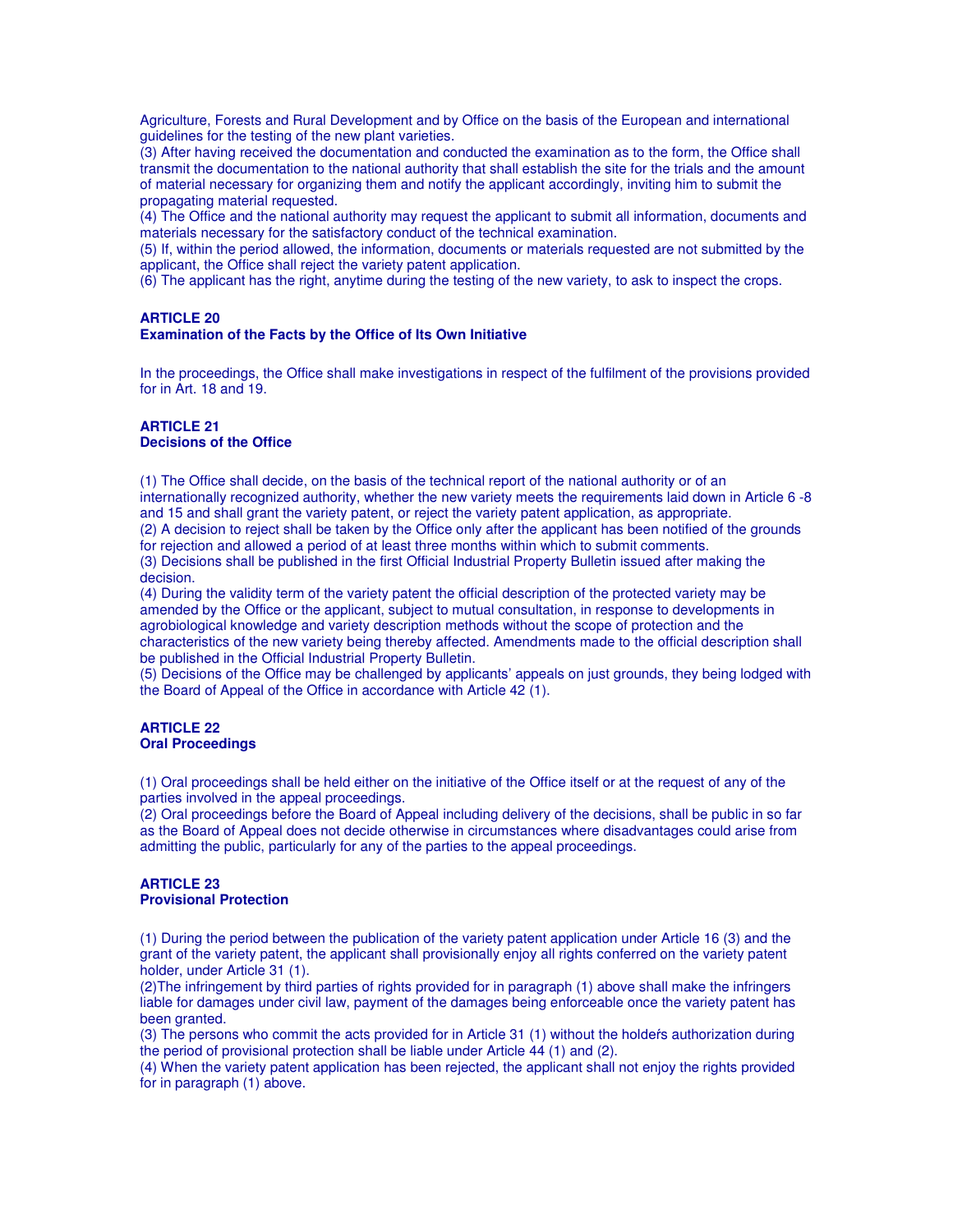ARTICLE 24 Extension of the Time Limit

(1) The time limits for the examination of the application for a variety patent, as well as for repeating the growing tests may be extended by up to one year subject to payment of the legal fees. (2) Before the expiry of the time limits under Art. 17, the applicant may request, but not more than 2 times, for the extension of the time limits by 3 months, subject to payment of the legal fee.

## **ARTICLE 25 Withdrawal of the Application**

The application for a variety patent may be withdrawn, on a request submitted to the Office by the applicant, any time until the decision on the grant of the variety patent is taken.

#### **ARTICLE 26 Revocation of the Variety Patent**

(1) Within three months from publication in the Official Bulletin of the grant of variety patent any person concerned may apply to the Office for the revocation of the variety patent, where at least one of the conditions set forth in Articles 6 - 10 or 15 has not been met. The request shall be made in writing and substantiated.

(2) The persons who apply to the Office for revocation of the variety patent shall have access to the documents, including the results of the technical examination and the official variety description.

(3) The request for revocation shall be examined by the Board of Appeal within three months from the filing thereof with the Office.

(4) The Board of Appeal may ask the national authority or other authorized institution to repeat the growing tests on the variety or to use the services of a crop expert who shall take part in the reexamination of the new variety.

(5) The decision of the Board of Appeal shall be communicated to the parties within 15 days of being pronounced.

(6) The decision of the Board of Appeal may be appealed against as provided in Article 42.

(7) The final and irrevocable decisions shall be published in the first Official Industrial Property Bulletin issued after the decision has been made.

## **ARTICLE 27**

#### **Priority of a New Application in the Case of a Request for Revocation**

Where a request for revocation on the grounds that the conditions laid down in Article 10 are not met leads to the withdrawal or refusal of the application for a variety patent, and if the objector files an application for a variety patent within one month following the withdrawal or refusal of the application for the same variety, he may require that the date of the withdrawn or refused application be deemed to be the filing date of his application.

#### **ARTICLE 28**

#### **Issue of the Variety Patent and Registration of the Variety Denomination**

(1)The variety patent shall be issued by the Director General of the Office in pursuance of the decision to grant the variety patent.

(2) The variety patent and the variety denomination shall be entered in the National Register of Variety Patents, which is open to the public and may be consulted by third parties on payment of the inspection fee prescribed by the law.

(3) Where the application is filed by more applicants, the variety patent shall be issued to the first applicant mentioned in the application and the others shall be issued duplicates thereof.

(4) Where the breeder is not the holder of the patent, he shall be entitled to receive a duplicate of the granted variety patent on request.

Article 29

Fees for the Grant of Variety Patent and Registration of Variety Denomination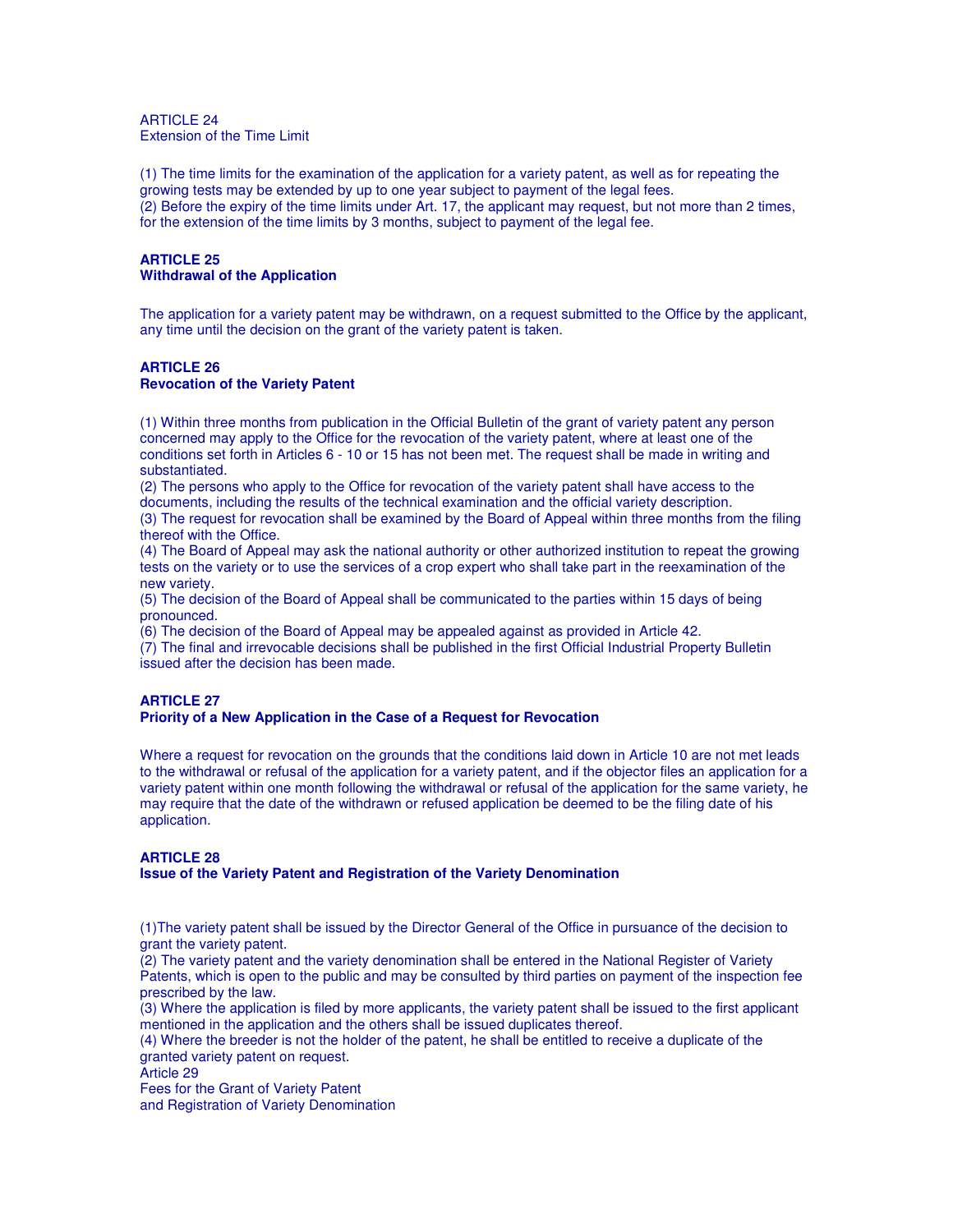(1) For the examination procedures before the Office, the applicant shall pay fees according to the Government Ordinance no. 41/1998 on the fees in the industrial property protection field and the conditions for using the same, as republished.

(2) The fees shall be paid for the following procedures:

a) filing the variety patent application according to Art. 12 (2);

b) examination of the variety denomination, according to Art. 15;

c) examination of the conditions of form, according to Art. 16;

d) examination of the substantive conditions, according to Art. 17;

e) technical examination on groups of species;

f) issue of the variety patent according to Art. 28;

g) appealing against de decisions according to Art. 21 (5) and revocation of the patent according to Art. 26;

h) maintenance in force of the variety patent on groups of species, for each year of protection, according to Art. 28.

(3) Fees for the procedures provided for in paragraph (2) shall be paid in the account of OSIM.

#### **CHAPTER V PROTECTION OF THE VARIETY ARTICLE 30 Duration of Variety Protection**

(1)The term of protection of the variety shall run from the date of granting the variety patent until the end of the 25th calendar year following the year of grant.

(2) For species of trees, vines and potatoes the term of the variety patent shall run from the date of granting the variety patent application until the end of the 30th calendar year following the year of grant.

#### **CHAPTER VI RIGHTS OF THE HOLDER ARTICLE 31 Rights of the Variety Patent Holder**

(1) The variety patent holder shall enjoy the exclusive right of exploitation of the new variety and the right to prevent any person, without his authorization, from performing the following acts in relation to the propagating material and harvested material of the protected variety:

(a) production or reproduction;

(b) processing for the purpose of propagation;

(c)) offering for sale;

(d) selling or other marketing;

(e) importing;

(f) exporting;

(g) stocking for one of the purposes mentioned in subparagraphs (a) to (f).

(2) In respect to harvested material, the provisions of paragraph (1) are applied under the following cumulative conditions:

(a) the harvested material was obtained by an unauthorized use of propagating material of the protected variety;

(b) the holder missed an opportunity to exercise his rights related to the new variety constituents.

(3) The provisions of paragraph (1) shall also apply to varieties:

(a) that are essentially derived from the protected variety, where the protected variety is not itself an essentially derived variety;

(b) that are not clearly distinguishable from the protected variety within the meaning of Article 7;

© ) the production of which requires repeated use of the protected variety.

(4) For the purpose of paragraph 3 letter a) a variety shall be deemed "essentially derived" from an initial variety when:

(a) it is predominantly derived from the initial variety or from a variety that is itself predominantly derived from the initial variety;

(b) it is distinguishable, in terms of Article 7, from the initial variety from which it is derived;

c) it conforms to the initial variety in the expression of the essential characteristics resulting from a genotype or combination of genotypes thereof, except for the differences resulting from the derivation.

(5) The variety patent holder is entitled to royalties or an equitable remuneration for the exploitation of the protected variety in case of granting licenses based on contracts and the licensee is obliged to pay the sums of money agreed upon.

(6) Litigations are to be settled by the law courts according to the civil law.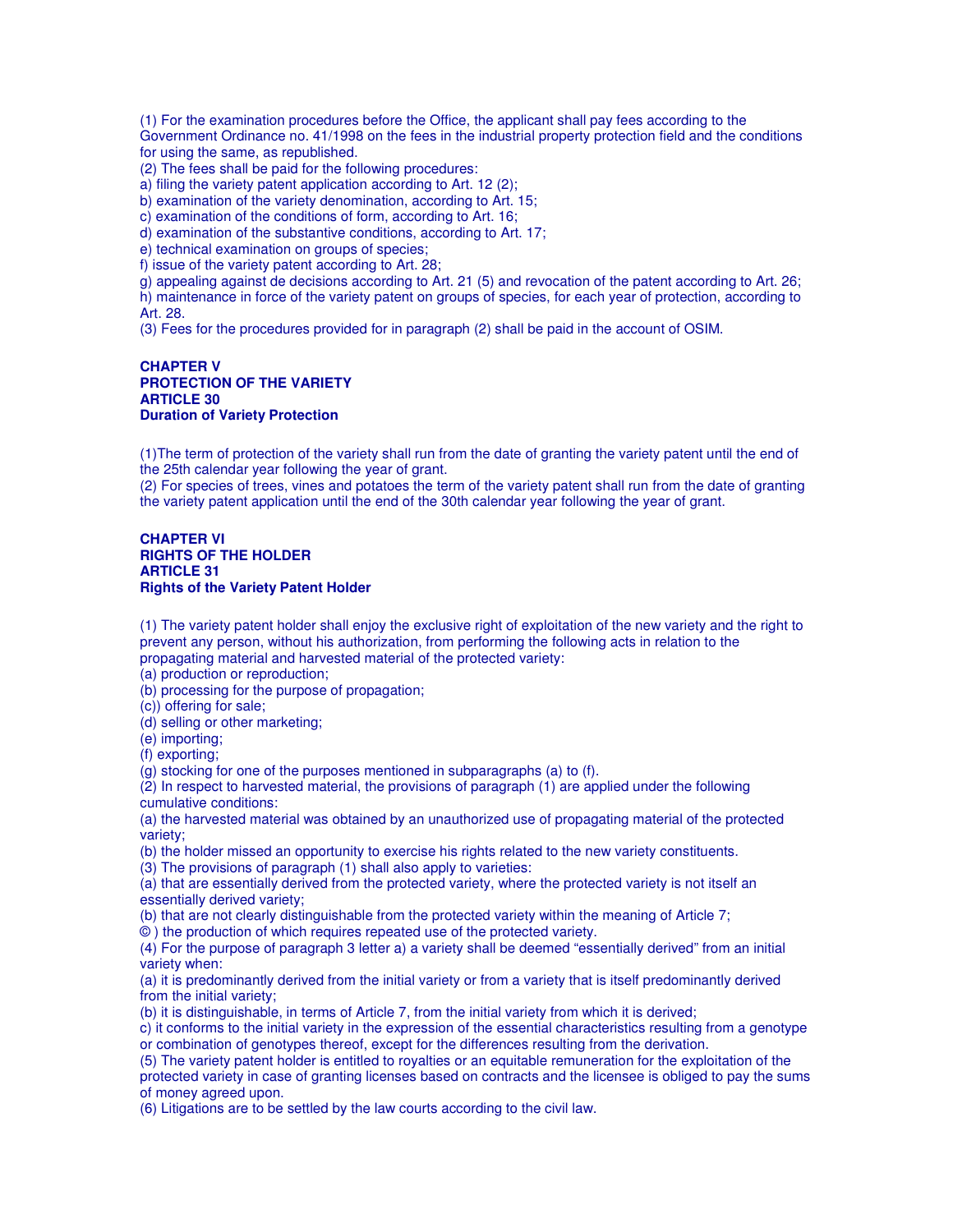#### **ARTICLE 32 Exceptions to the Rights of the Variety Patent Holder**

(1) The rights conferred to a variety patent holder shall not extend to:

(a) use of the variety privately and for non-commercial purposes;

(b) use of the variety for experimental purposes, including the process of breeding new varieties from the initial material;

(c ) use of the variety for the purpose of breeding, discovering and developing other varieties;

(d) acts referred to in Article 31 (1), in respect of such other varieties referred to in (c) above, except where the provisions of Article 31 (3) apply, or where the other variety or the material of this variety comes under the protection of an equivalent industrial property right;

(e) acts whose prohibition would violate the provisions laid down in Article 1 (2).

(2) The persons who use the protected variety for one of the purposes provided for in paragraph (1) are obliged to inform the holder accordingly.

(3) The variety exploitation by third parties within the time period between the lapse of holder's rights and patent revalidation does not constitute an infringement of rights laid down in Art. 31.

## **ARTICLE 33**

## **Farmer's Privilege**

(1) For stimulating the agricultural production for the plant species provided for in the annexe that is an integral part of the present law, the farmers may exploit, propagate the variety on their own land, cultivate it to obtain crops for their own benefit without having a license from the holder, except for the protected varieties that are hybrids or synthetic varieties.

(2) The farmers may use the seed obtained for sowing or through the seed processors.

(3) Where the seed is used through seed processors, it shall remain identical to the seed of the protected variety and to the harvested product

(4) Farmers are obliged to pay an equitable remuneration to the holder for the use of the seed of the protected variety, that is less than the price paid for a license for propagating the material of the lowest quality eligible for official certification of the protected variety.

(5) The holder is entitled to request, in writing, the necessary information related to the seed of the protected variety produced by the farmer.

(6) Farmers and seed processors are obliged to supply, upon request, written information about their identification data to the holder.

(7) Seed processors are obliged, upon request, to supply the holder written information about the amount of seed of the protected variety delivered for processing as well as about the amount of seed obtained after processing, the date and place of processing and the identity of person for whom processing was performed.

(8) Farmers have the obligation, upon request, to supply information, in writing, to the holder about the amount of seed employed and, as the case may be, the identity of seed processors.

(9) The holder has the obligation, upon request, to supply the breeders information in writing relating to the price cashed for the license of producing the lowest quality eligible for official certification, of seed of the variety protected in the same region.

(10) The holder, with a view to monitoring and complying with the provisions of paragraphs (1) - (5) may ask the farmers and seed processors to submit proofs in upholding the information provided for in paragraph (6) - (8).

## **ARTICLE 34**

## **Exhaustion of the Variety Patent** Holdeŕ**s Rights**

(1) The variety patent holdeŕs right shall not extend to acts in relation to any propagating or harvested material of the protected variety or of a variety covered by the provisions of Article 31 (2), and to those in relation to any parts of the plant of the protected variety or to any material derived from that variety that has been sold or marketed by the holder or with his consent, unless such acts involve:

(a) propagation of the protected variety, except where such propagation was intended when the material was disposed of to third parties for propagation;

(b) exporting the material of the protected variety to a third country that does not protect varieties of the genus or species to which the new variety belongs, except where the exported material is used for consumption.

**CHAPTER VII Lapse of the Variety Patent**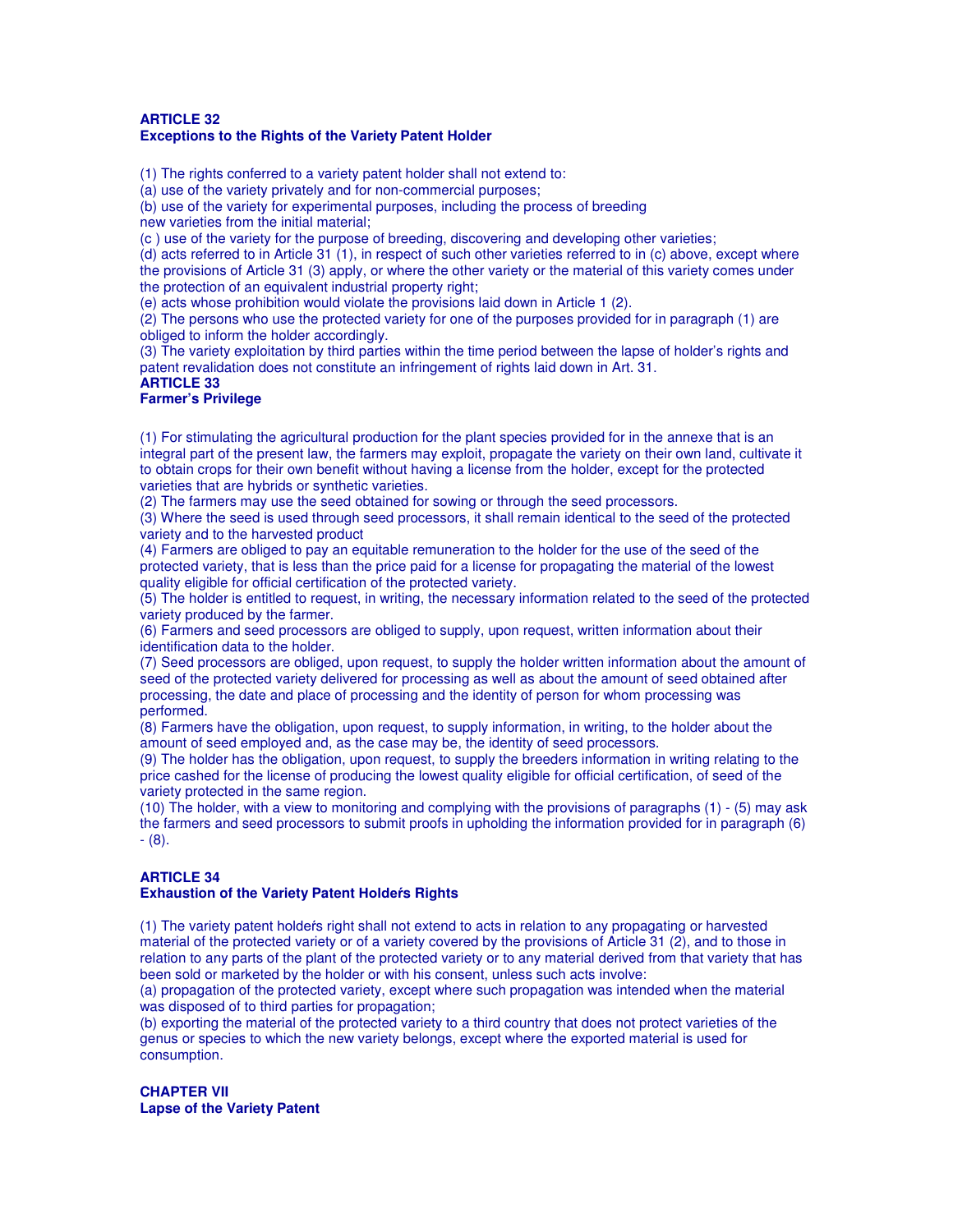#### **ARTICLE 35 Invalidation of the Variety Patent**

(1) The Office shall declare the variety patent null and void if one of the following situations are ascertained: a) the variety was not new within the meaning of Art. 6, or distinct, within the meaning of Art. 7, on the date of filing or on the date of claiming the priority, as appropriate;

b) the variety patent granting was essentially based on information and documents supplied by breeder, the variety was not uniform within the meaning of Art. 8, or stable,

within the meaning of Art. 9, on the date of granting the rights;

c) the person that was granted the variety patent was not the entitled person, except where a transfer of rights to the entitled person took place.

(2) The Office decisions shall be communicated to the parties within 15 days from pronouncement and can be appealed against under the provisions of Art. 42.

(3) The variety patent invalidation decision remained final and irrevocable shall be published in the Official Industrial Property Bulletin and the cancellation shall be entered in the National Register for Variety Patents.

## **ARTICLE 36**

## **Forfeiture of Variety Patent Holder's Rights**

(1) The Office shall declare the variety patent holdeŕs rights forfeit where one of the following situations occurs:

(a) the variety patent holder does not fulfil his obligation to maintain the protected variety, as provided in Article 38 (1);

(b) the variety patent holder does not act on a request of the Office or the national authority that he should supply information or material for the purpose of verifying the protected variety during the term of the variety patent validity;

( c ) the variety patent holder does not, within the time allowed, propose a suitable denomination for the plant variety where the Office has asked for a change in the denomination because it no longer fulfils the conditions set forth in Article 15;

(d) the variety patent holder fails to pay the fees for keeping the variety patent in force.

(2) The Office shall not declare the holdeŕs rights forfeit before having notified him of his failure to comply with one of the obligations under paragraph (1). Forfeiture of holder's rights shall be published in the Official Industrial Property Bulletin and shall be effective as of the date of entry in the National Register of Variety Patents.

(3) The variety patent holder may, within 6 months from the date of publication of the forfeiture, request the Office to revalidate the variety patent on just grounds.

(4) The decision of the Board of Appeal on the request for revalidation of the variety patent shall be communicated to the parties within 15 days of its pronouncement and may be challenged under Article 42. Revalidation of the variety patent shall be published in the Official Industrial Property Bulletin.

#### **ARTICLE 37 Renunciation to the Variety Patent**

(1) The variety patent holder may renounce the variety patent at any time during the

variety protection period on the basis of a written declaration submitted to the Office.

(2) Renunciation to the variety patent shall be effective as of the date of transmitting the request to the Office.

(3) Renunciation shall be recorded in the National Register of Variety Patents and shall be effective for third parties from the date of publication in the Official Industrial Property Bulletin.

(4) Where the variety patent has been the subject of a licence contract, renunciation is possible only with the consent of the licensee.

**CHAPTER VIII Exploitation of the Protected Variety** 

**ARTICLE 38 Maintenance of the Protected Variety**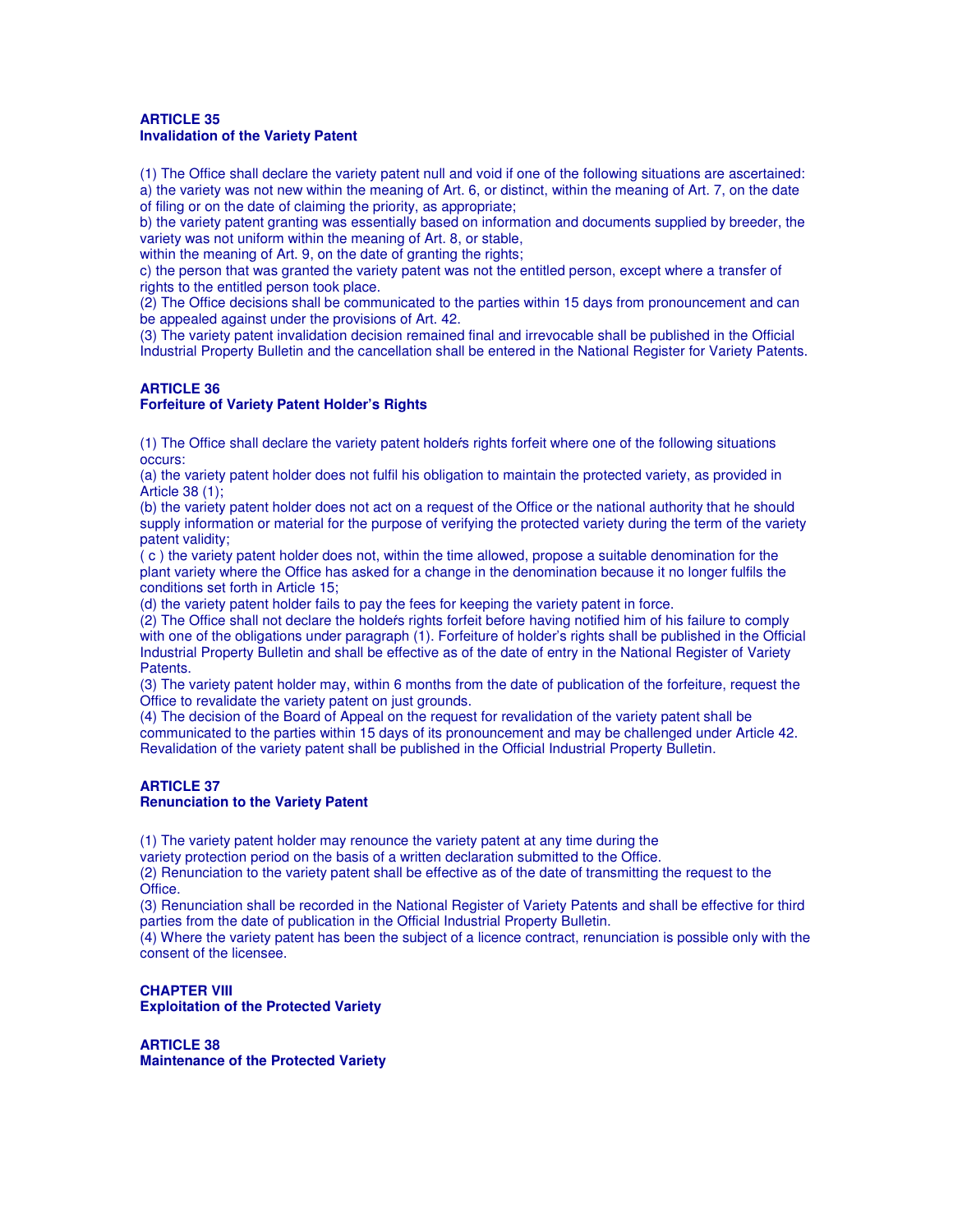(1) The variety patent holder is obliged to maintain the protected variety throughout the term of the variety patent so that the variety retains all the characteristics presented in the official description on the date of grant of the variety patent.

(2) In order to verify the distinctness, uniformity and stability of the new variety, the national authority may ask the variety patent holder to supply seed, propagating material, documents, or any other information required for performing the verification.

(3) The Office may, throughout during the validity term of the variety patent, request the holder to provide information and documents attesting the existence of the variety and the maintenance of its characteristics. (4) Where the variety patent holder does not comply with the request, the Office shall declare his rights under the variety patent forfeiture in accordance with Article 36 (1)(a).

## **ARTICLE 39**

## **Transfer of Variety Rights**

(1)The right to be granted a variety patent, the right in the variety patent as well as the rights deriving from the variety patent may be transferred to other natural persons or legal entities.

(2)The transfer of rights may be performed by assignment, by an exclusive or non-exclusive license contract or by legal or testamentary provision.

(3) Where another person than the one mentioned on the variety patent is entitled to be granted the variety patent, the Office shall issue the variety patent to the entitled person and shall publish the change in the Official Industrial Property Bulletin.

(4) Where the variety patent jointly belongs to more persons, the part belonging to one of them may be transferred to third parties, if they have been notified in writing and they fail respond within one month.

(5) The transfer of rights shall become effective on the date of concluding the contract.

(6) The transfer of rights shall not affect rights acquired by the third parties before

the date of transfer.

(7) The transfer of rights shall be entered in the National Register for Variety Patent Applications or in the National Register of Variety Patents, as appropriate, shall be published in the Official Industrial Property Bulletin and become opposable to third parties starting on this date.

(8) Transfer not yet entered in the Register may still be invoked against third parties which acquired rights after the date of transfer, provided that they knew about the transfer on the date of acquiring these rights.

#### **ARTICLE 40 License Contract**

(1) Where an exclusive license is granted, the licensee shall enjoy the exclusive right of exploitation of the new variety, within the limits specified in the license contract.

(2) Where a non-exclusive license is granted, the holder shall retain the right to grant licenses to third parties and the licensee does no have the right to transfer the right of exploitation of the variety to third parties. (3)The variety patent holder may request the Office to publish his offer to grant the license in the Official Industrial Property Bulletin.

(4) The Office shall enter the license contract in the National Register of Variety Patents and publish it in the Official Industrial Property Bulletin.

(5) Upon request by the person concerned, the Office may register other transfers of rights in the protected variety, subject to payment of the legal fee.

#### **ARTICLE 41 Compulsory License**

(1) The Ministry of Agriculture, Forests and Rural Development may grant a non-exclusive compulsory license at the request of any interested party, but only on grounds of public interest.

(2) Where the compulsory license is granted the types of acts covered and the reasonable conditions pertaining thereto shall be specified.

(3) The reasonable conditions shall take into account the interests of the variety patent holder that could be affected by the grant of the compulsory license.

(4) The compulsory license shall be granted for a limited period of time, subject to payment of an appropriate royalty to the holder, who, in his turn, shall accomplish certain obligations required for the exploitation of the compulsory license.

(5) The grant of the compulsory license does not prevent the holder from exploiting the variety or from granting other non-exclusive licenses to third parties.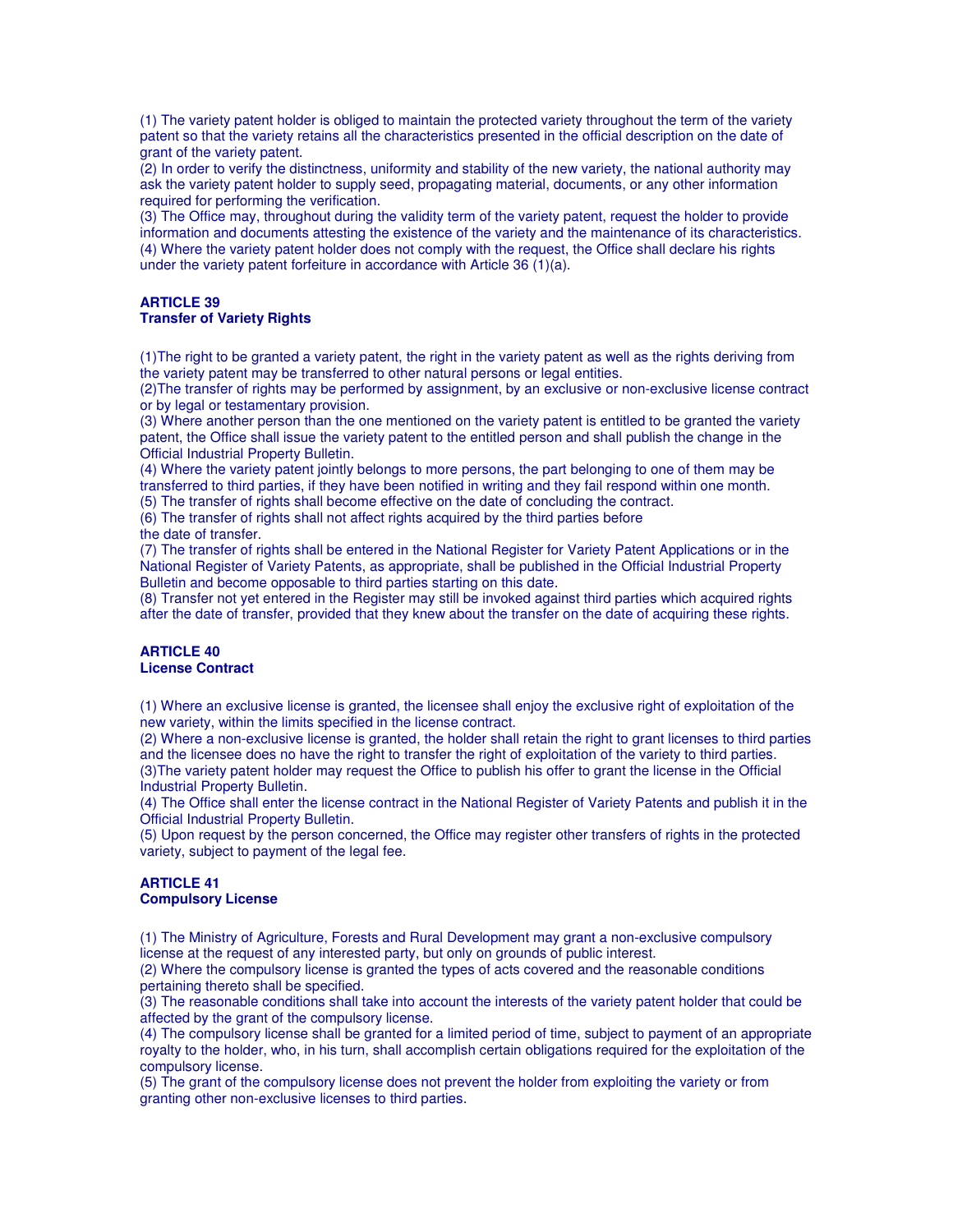(6) On the expiry of each calendar year after the grant of the compulsory license any time within the aforementioned granted period of exploitation, the parties to proceedings may request the modification of the conditions of exploitation of the compulsory license.

(7) In case of an essentially derived variety, if the holder of the initial variety refuses to grant an exploitation license for the derived variety, a non-exclusive compulsory license may be granted based on a final judgement.

(8) Where the holder of a patent for a biotechnological invention applies for a compulsory license for a nonexclusive use of a protected plant variety, the Ministry of Agriculture, Forests and Rural Development may grant a non-exclusive compulsory license, subject to payment of an appropriate royalty to the protected variety holder, in the following conditions:

a) the holder of the invention has unsuccessfully applied to the holder of the variety patent to obtain a contractual license; or

b) the invention constitutes significant technical progress of considerable economic interest.

(9) Where the variety patent holder applies for the grant of a license for the exploitation of a patent protected biotechnological invention, the Law Court of Bucharest, pursuant to the provisions of the Patent Law no. 64/1991, as republished with subsequent modifications, may grant a non-exclusive compulsory license, subject to payment of an appropriate royalty to the holder.

(10) Upon justified request by the interested person, the Ministry of Agriculture, Forests and Rural Development, or the Law Court of Bucharest, as appropriate, may withdraw the compulsory license, when the circumstances leading to the grant thereof ceased, provided that the legitimate interests of the person who acquired it are suitably protected. The license shall not be withdrawn if the circumstances determining the grant thereof are liable to occur again.

(11) The decisions on the grant of a compulsory license as well as the ones on the royalty stipulated depending on the degree of use thereof may be appealed against in the Court of Appeal of Bucharest, within 15 days from communication.

(12) The final and irrevocable judgements on the grant or withdrawal, as appropriate, of the compulsory license shall be communicated by the interested person to the Office, that shall enter them in the National Register of Variety Patents and publish the mention of these decisions in the Official Industrial Property Bulletin, within one month from their communication.

#### **CHAPTER IX Protection of Rights in New Plant Varieties**

#### **ARTICLE 42 Appeals against Decisions of the Office**

(1) Decisions of the Office may be appealed against by interested parties. The request shall be filed with the Office within two months from the communication of the decision and the reasons for the appeal shall be submitted within a four-month period of time.

(2) The appeal or the request for revocation or cancellation of the variety patent, as appropriate, shall be examined by the Board of Appeal within 3 months from lodging, provided that the proofs allow the case to be settled within this time period. The composition of the Board shall be different from the composition of the Examination Board, and it shall be composed of representatives of the Ministry of Agriculture, Forests and Rural Development and of the Office.

(3) The decisions of the Board of Appeal shall be communicated to the parties within 15 days of being pronounced, and may be appealed against in the Law Court of Bucharest within 30 days of being communicated.

(4) The decision of the Law Court of Bucharest may be appealed against before the Court of Appeal of Bucharest within 15 days of being communicated.

(5) The Office is obliged to submit to the court, at its request, the necessary documents and information for judging the case referred to it.

#### **ARTICLE 43 Competence of the Courts**

Litigations seeking to deprive of his status the breeder, variety patent holder or holder of other rights derived from the variety patent, including patrimony rights of the breeder, or under an assignment or license contract, or litigation relating to failure to comply with provisions of Article 38 (1) and 39, shall be within the competence of the courts of law.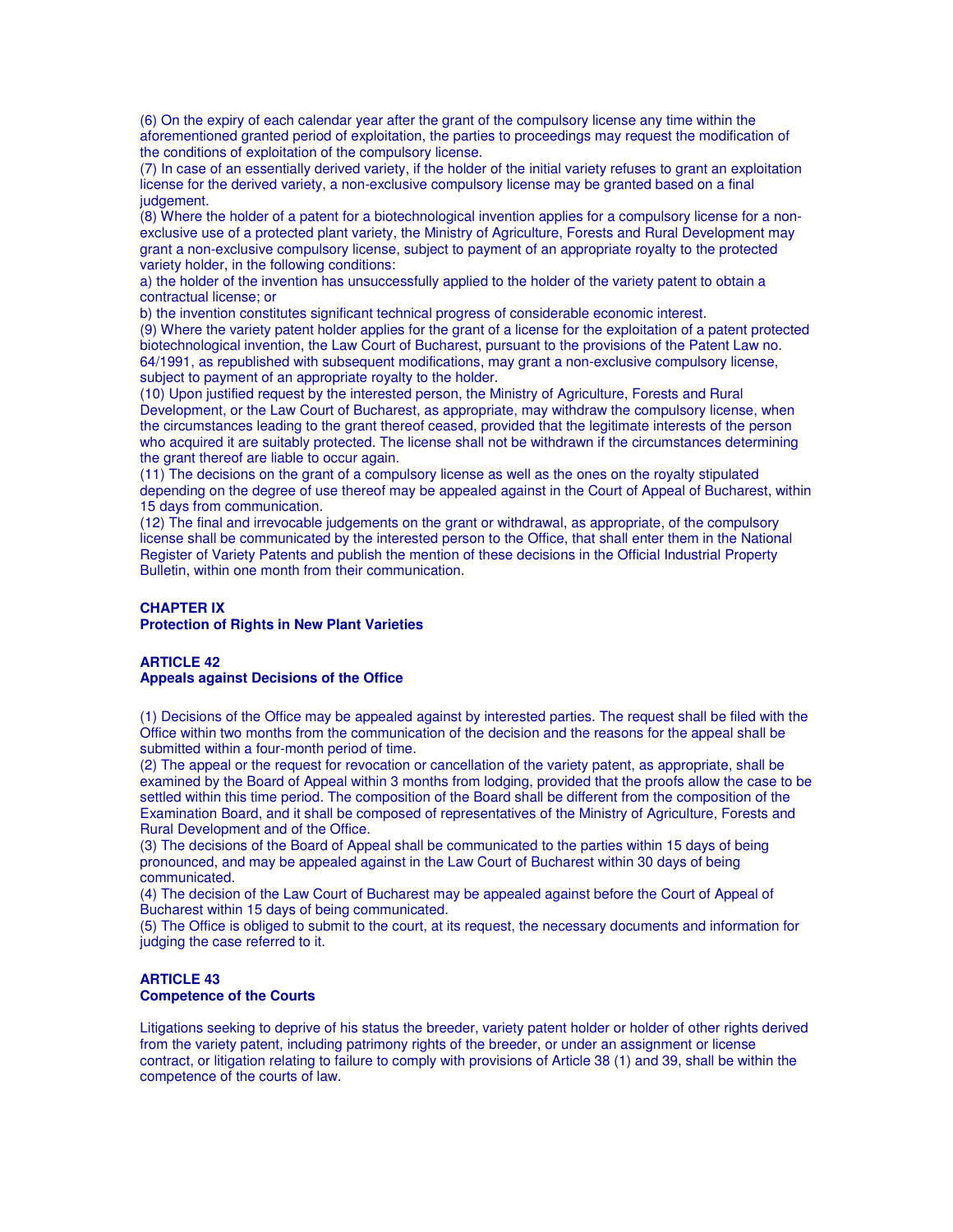**CHAPTER X Offences and Penalties Section 1**

#### **ARTICLE 44 Infringement and Disclosure**

(1) Any of the acts mentioned in Article 31 (1) performed without the variety patent holdeŕs authorization shall be deemed to constitute an infringement.

(2) Performing the following acts deliberately also constitutes a infringement:

(a) using a denomination, other than the registered denomination of the new variety, for propagating material produced and sold;

(b) using the registered denomination of a new variety for propagating material produced and sold, that does not belong to that variety;

(c) giving a denomination to propagating material produced and sold that is so close to the denomination of the protected variety, that it may cause confusion;

(d) selling propagating material with false indication that it belongs to a variety for which a variety patent has been granted, thereby misleading purchasers;

(e) falsehood in the registration of a variety in the National Register of Protected Varieties;

(f) drawing up false reports, and falsification of documentation required by this Law;

(g) submitting documents containing false information.

(3) The acts specified in paragraphs (1) and (2) shall be punishable with imprisonment for a term of three months to two years or with a fine from 10,000 to 30,000 lei. The attempted act shall likewise be punished. (4) Disclosure of data or information constituting a trade secret concerning a new variety for which a variety patent has been applied for shall be punished with imprisonment from 6 months to two years or fine from 10,000 to 30,000 lei. The attempted act shall likewise be punished.

(5) Where the offences provided for in paragraphs (1), (2) and (4) are committed by a public official, in the course of his duties, the public official shall be punished with imprisonment for a term of six months to five years. Criminal proceedings shall be initiated on a complaint by the injured party.

(6) The variety patent holder is entitled to claim damages under the provisions of civil law for prejudice caused to him, and may ask the courts to dispose the seizing or destroying, as appropriate, of the infringing goods.

#### **Section 2**

#### **ARTICLE 45 Actions for Infringement**

(1) A legal action for infringement may only be initiated after publication of the grant of the variety patent. (2) Where a license has been granted and there is not otherwise provided in the contract, the licensee may only sue for infringement with the consent of the variety patent holder.

(3) The holder of an exclusive license may initiate a legal action for infringement, if the variety patent holder has been informed of the alleged infringement and has not taken any action within a time limit requested by the licensee.

(4) Where a legal action for infringement has been brought by the variety patent holder, the licensee may institute a civil action for recovery of the damage.

#### **CHAPTER XI Provisional Measures, Evidence, Fees**

#### **Article 46 Provisional Measures, Evidence**

(1) The variety patent holder may request the court:

a) to order provisional measures where there is a risk of infringement of the rights deriving from the variety patent and where such infringement is liable to cause irreparable prejudice, and also where there is a risk of evidence being destroyed;

b) to order, immediately on application, measures to put an end to the infringement of rights derived from the variety patent, committed by a third party in connection with the introduction into commercial channels of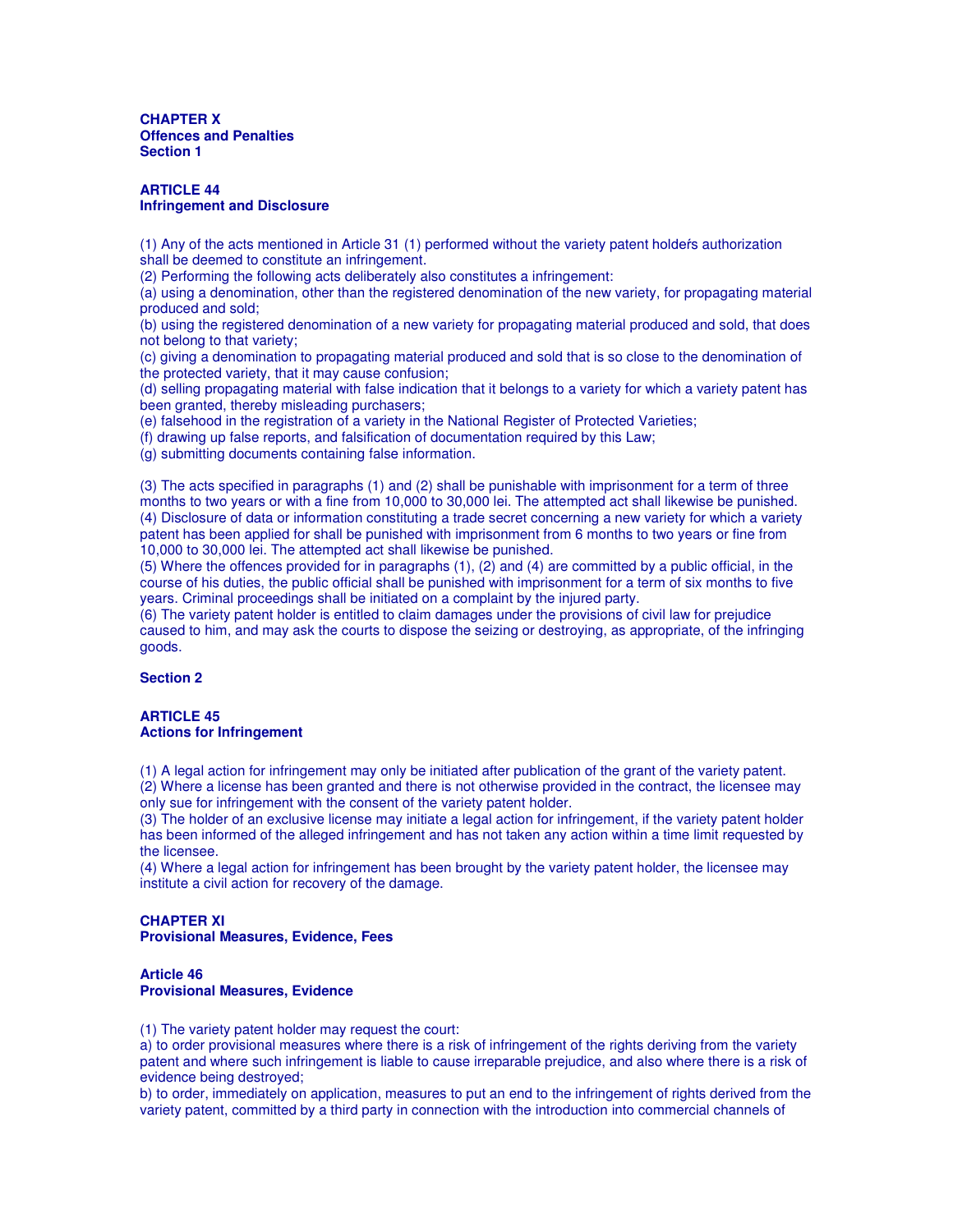imported merchandise that would infringe those rights:

c) to order the seizure or destruction of propagating material referred to in Article 44 (2).

(2) The court shall order the infringer of the rights under the variety patent to inform the holder of the identity of third parties who have taken part in production and distribution of the propagating material specified in Article 44 (2).

(3) The provisions of the Code of Civil Procedure shall be applicable to the ordering of the measures referred to in paragraph (1).

(4) When provisional measures are ordered, the court may oblige the plaintiff to provide security, in an amount that it shall specify.

(5) The court may ask the plaintiff to supply any evidence available to prove that he is the holder of the rights infringed or the infringement of which is unavoidable.

(6) Where the evidence supporting the claims of the plaintiff is in the defendant's possession, the court may order the defendant to produce the evidence, provided that confidentiality of information is guaranteed, as provided by law.

(7) The court shall order the plaintiff to pay the defendant all damages arising from improper exercise of the procedural rights concerning the new variety.

## **ARTICLE 47**

#### **Competence**

(1) Competence for the enforcement of this Law belong to the Office and the Ministry of Agriculture, Forests and Rural Development.

(2) The Office, as a specialized body subordinated to the Government and sole authority within the territory of Romania for the grant of industrial property protection, shall grant patents for the new plant varieties under this Law and in accordance with the international conventions to which Romania is a party, and shall have the following duties:

a) filing, publishing and examining applications for the grant of patents for the new varieties;

b) organizing and keeping the National Register of Variety Patent Applications and the National Register of Variety Patents

c) regularly issuing the Official Industrial Property Bulletin which contains information on variety patent applications, denominations of new varieties and proposals for denominations, and also on new varieties for which variety patents have been granted;

d) ensuring the exchange of publications with similar foreign national administrations and specialized international organizations;

e) establishing, in consultation with the Ministry of Agriculture, Forests and Rural Development, the characteristics contained in the technical questionnaire, in accordance with community guidelines for the protection of the new varieties;

f) certifying authorized agents for the procedures before the Office relating to the protection of the new varieties.

(3) The Ministry of Agriculture, Forests and Rural Development, in exercising its prerogatives:

a) shall decide on the methodology for testing the new varieties from a technical point of view, through the national authority designated to perform the technical examination;

b) shall cooperate with the Office, with breederś associations, with the association of variety patent holders, with the association of producers of seed and propagating material, with specialized research institutes and testing stations in order to protect and promote the new varieties and shall establish the developing strategy in the field of breeding new varieties;

c) shall designate the crop experts as representatives of the Board of Appeal;

d) shall grant compulsory licenses according to the provisions of Art. 41 (2).

(4) The Office and the Ministry of Agriculture, Forests and Rural Development, through their representatives, shall entertain cooperation relations with contracting States to the Convention, the Office of the International Union for New Plant Varieties and with the Community Office in the field of protecting the new plant varieties.

#### **ARTICLE 48 Protection of the New Varieties Abroad**

Romanian natural persons and legal entities shall have the right to choose the State or intergovernmental organization in which they file their first application for the grant of a variety patent or a similar title of protection.

# **Article 49**

**National Register of Variety Patent Applications**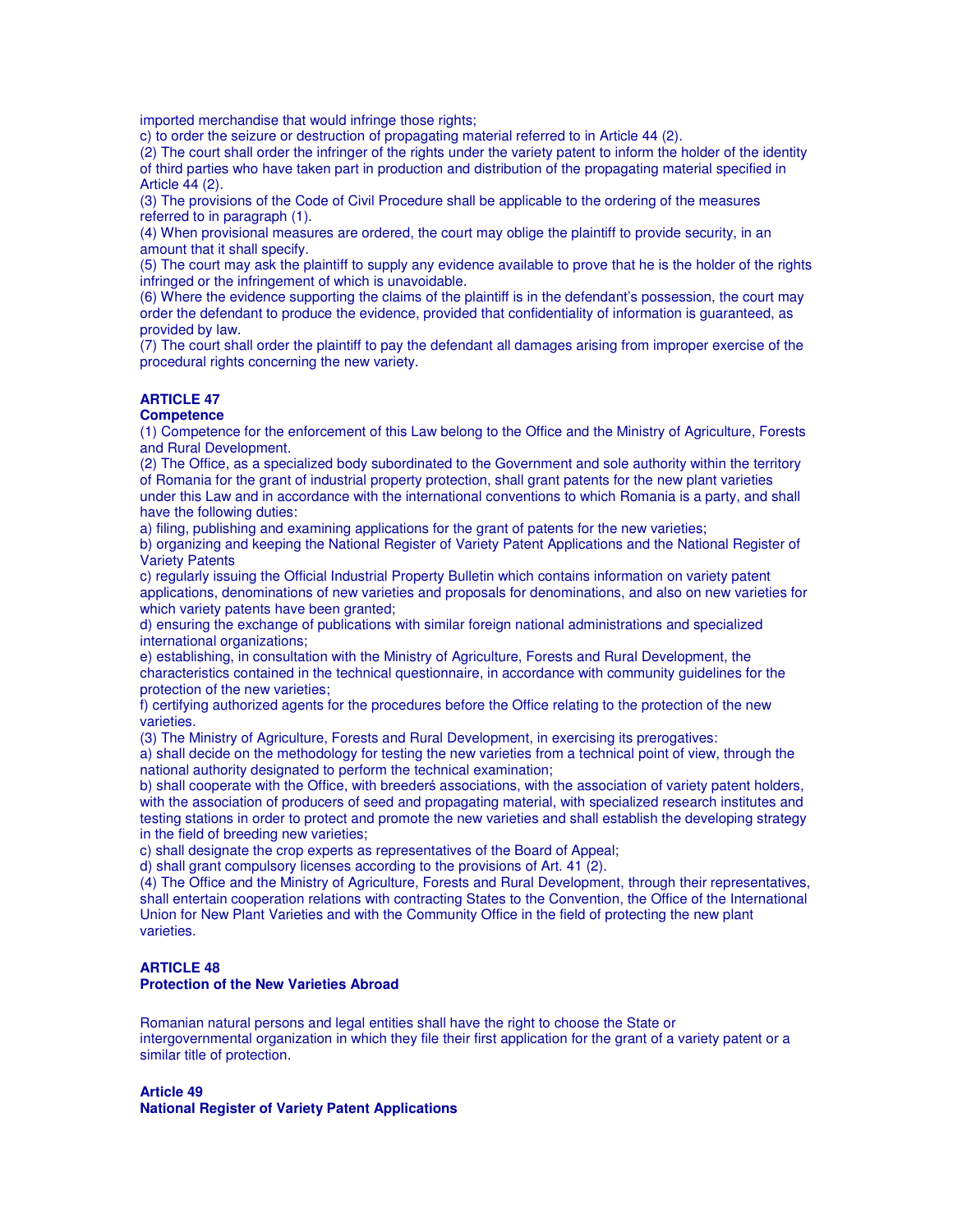In the National Register of Variety Plant Applications (RNCBS) the following indications shall be published:

(a) number of the variety patent application;

(b) species, botanical taxon and the variety denomination;

(c) filing date;

(d) name and address of the applicant;

(e) name and address of the breeder;

(f) name and address of the professional representative;

(g) modifications in the legal status of the variety patent application.

### **ARTICLE 50 National Register of Variety Patents**

In the National Register of Variety Patents (RNBS) at least the following indications shall be entered:

(a) date and number of the variety patent application filed with OSIM;

(b) priority date;

(c) filing date;

(d) name and the address of the applicant;

(e) State on whose territory the applicant has the place of residence;

(f) name and the address of the professional representative;

(g) name and address of the breeder;

(h) botanical taxon;

(I) denomination of the variety;

(j) holder's name/denomination and address / headquarters;

(k) changing of the address and of the holder's name;

(l) any modifications or transfer or rights;

(m) payment of the fees for issuing and maintaining the variety patent;

(n) variety patent holder;

(o) declaration of renunciation to the variety patent;

(p) decision of annulment or invalidation of the variety patent, as the case may be.

## **ARTICLE 51**

#### **Variety Protection with Community Office**

(1) If a Romanian applicant wants to file an application for protection with the Community Office, this may be filed:

a) directly with the Community Office, through a professional representative having the registered office or place of residence in the European Community; or

b) with the State Office for Inventions and Trademarks, that will be the receiving office for the protection application.

(2) The application for the protection of the new plant variety containing the documents provided for in the Community Regulations 2.100/1994, filed with OSIM, will be transmitted to the Community Office within two weeks of filing, subject to payment of the application filing fee.

(3) The date of filing the application with the Community Office shall be the date of receiving a complete application and subject to payment of the legal fees.

(4) Any variety protected by the community law shall no longer constitute the subject-matter of a national variety patent.

(5) Where the holder of a national right for a variety acquires a community right subsequently, the national title shall be suspended.

#### **CHAPTER XII Final and Transitional Provisions ARTICLE 52 Final and Transitional Provisions**

(1) Applications for variety patents filed with the State Office for Inventions and Trademarks under Patent Law no. 64/1991 and Government Decision no. 152/1992 approving the Implementing Regulations of the Patent Law no. 64/1991\*), for which no decision has been taken to grant or refuse grant, shall be settled in accordance with the provisions of this Law.

(2) This Law shall enter into force 90 days following the date of its publication in the Official Gazette of Romania, Part I.

(3) Within 90 days following the publication of this Law in the Official Gazette of Romania, Part I, the